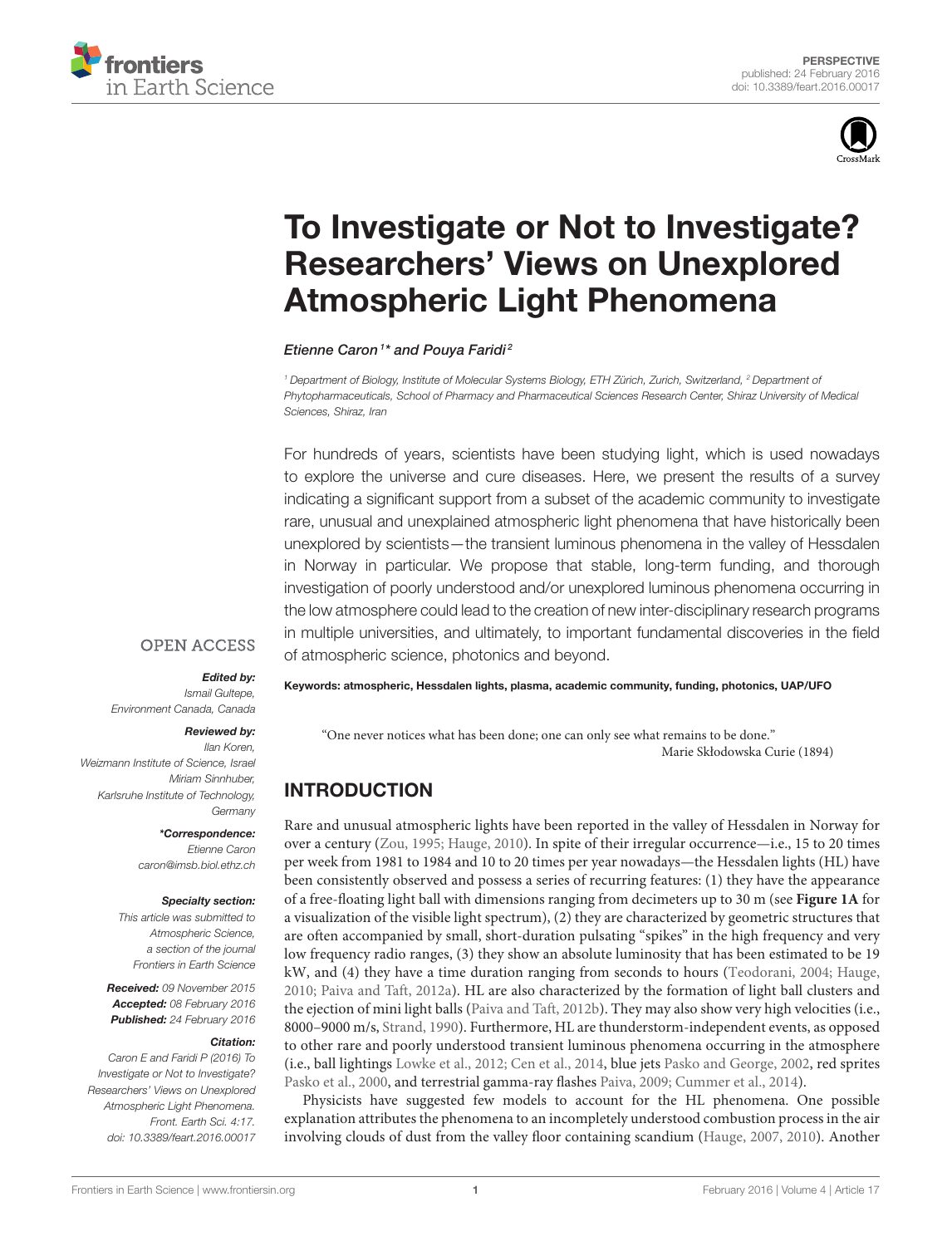

<span id="page-1-0"></span>see a way to do it. (A) Hessdalen phenomena and visualization of the visible light spectrum. The phenomenon was photographed from the Rogne mountain toward west at 21:58, 20th September 2007. Exposure time 30 s, Nikon D80, 50 mm f/1.8, 1600ASA. Transmission grating attached to camera (from [Hauge, 2010,](#page-4-1) copyright 2010, with permission from Elsevier). See the supplementary video showing the fragmentation of HL in a linear cluster of light balls: [https://www.youtube.com/watch?v](https://www.youtube.com/watch?v=fSgPBOBSJrI)=fSgPBOBSJrI [\(Paiva and Taft,](#page-4-4) [2012b\)](#page-4-4) (B) Proportion of respondents who agree or disagree with further funding support for scientific investigation on UAP/HL. (C) Proportion of respondents showing an interest in contributing to UAP/HL research.

hypothesis suggests that HL are formed by a cluster of macroscopic Coulomb crystals in a dusty plasma produced by the ionization of air and dust by alpha particles during radon decay in the atmosphere [\(Paiva and Taft, 2010\)](#page-4-12). The valley's shape, microclimate or unique geology might also act as a giant battery that powers the lights [\(Monari, 2013\)](#page-4-13). Until recently, none of the hypothesis/models described above seems to account for all the observations of HL and the very high energy source generating HL remains completely unknown. In our opinion, most has yet to be discovered about the nature and origin of these infrequent and unusual lights. Given the importance of the science of light [\(Graydon, 2006\)](#page-4-14), we anticipate that unveiling the mechanism that governs their formation might ultimately be exploited to recreate them, thereby potentially impacting on the field of photonics and light-based technologies.

Historically, HL have received very little attention from the academic community and only a handful of researchers have managed to identify the necessary resources to study the atmospheric "anomaly" and communicate their findings in academic journals [\(Smirnov, 1994;](#page-4-15) [Zou, 1995;](#page-4-0) [Teodorani, 2004;](#page-4-2) [Hauge, 2010;](#page-4-1) [Paiva and Taft, 2010,](#page-4-12) [2012a,](#page-4-3)[b\)](#page-4-4). One of the reasons has been the misleading association of HL with the controversial "unidentified flying object" (UFO) phenomena [\(Appelle, 1998;](#page-3-1) [Kestenbaum, 1998\)](#page-4-16), an association that has nevertheless been disproven by the referred-to frequent, rigorous observation of the phenomena. Interestingly, similar unexplained atmospheric light phenomena (UAP) have recently been measured in Mexico and USA [\(Hauge and Strand, 2014\)](#page-4-17). Although less frequent than HL, these recent measurements might suggest that this type of luminous phenomena occurring in the low atmosphere is more global than previously anticipated.

# ASSESSING RESEARCHERS' OPINIONS ON UAP/HL

To potentially accelerate the development of innovative photonic/light-based technologies from breakthrough discoveries on the unexplained light phenomena described above, we reasoned that it was timely to assess the opinions of researchers about UAP that have historically been frowned upon by scientists. UAP may include HL as well as other types of "UFO-like" events that have been ignored or rejected by most scientists, although described by a panel of academic scientists to be worthy of study [\(Sturrock, 1998,](#page-4-18) [1999\)](#page-4-19). More specifically, we thought that assessing and understanding the opinions of the academic community about UAP might stimulate discussions among scientists and policy makers toward future funding support for the scientific investigation of UAP, HL in particular. Hence, we conducted a study and asked the following elementary question: are researchers within the academic community interested in understanding the nature and origin of unexplored and/or poorly understood luminous phenomena occurring in the low atmosphere such as HL? More precisely, we asked whether or not funding agencies (public and/or private) and universities should seriously support rigorous scientific investigation of UAP that have traditionally been neglected by the academic community?

To assess the interest of the academic community in understanding the atmospheric light phenomenon described above, a survey was systematically sent to 6049 researchers who are past or current beneficiaries of funding from the European Commission (Supplementary Table 1). These researchers originate from 90 countries, are currently distributed across 100 international institutions (primarily in Europe), and are active in various research fields. Participant training and background vary widely and included fields such as astronomy and planetary science, physics, earth and environmental science, chemistry, engineering, materials science, biology, medicine, and business. Participants' ages and career stages also cover a large range including PhD students, Postdoctoral Fellows, Research Assistants, Assistant Professors, Associate Professors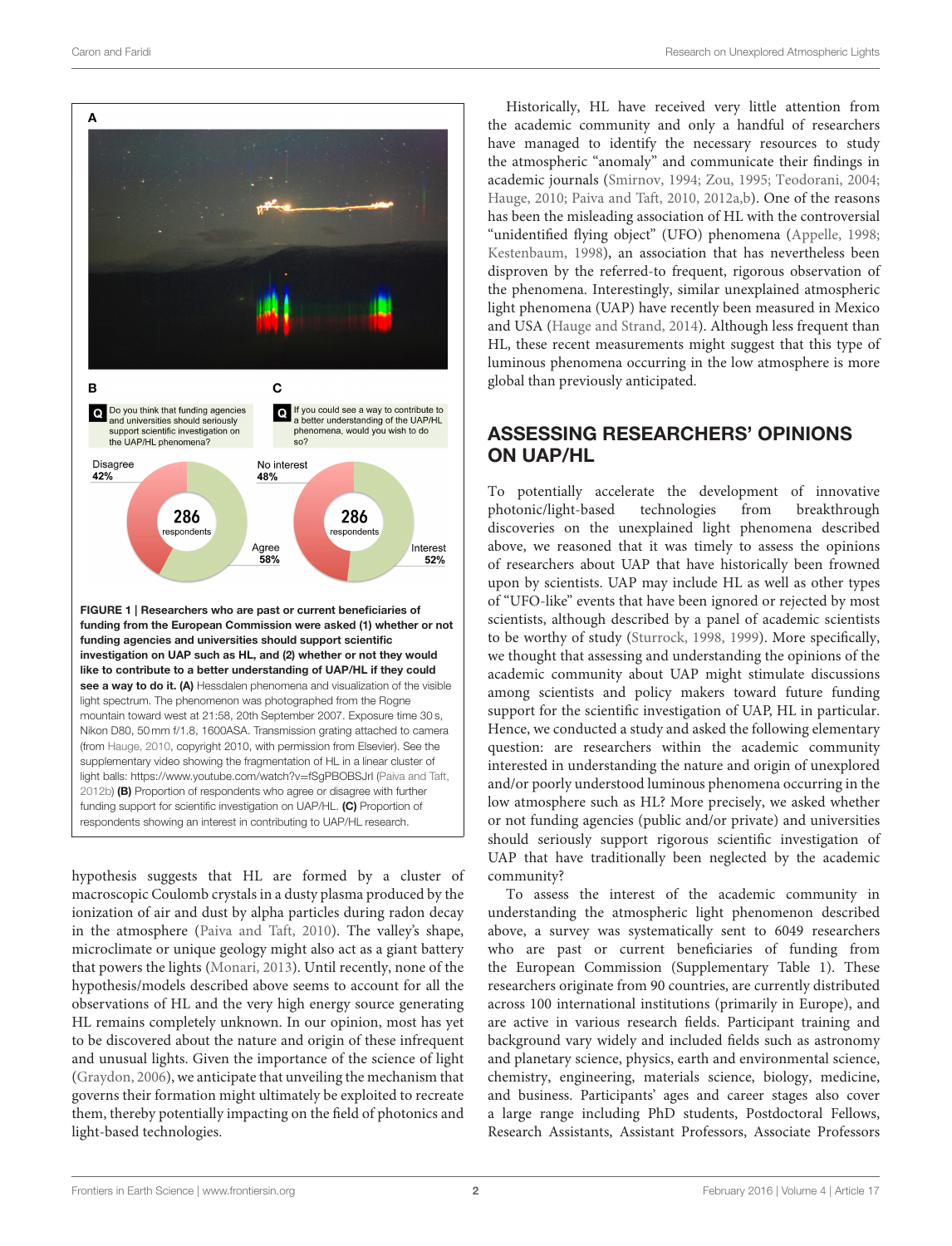and Professors (Supplementary Table 1). Participants were invited by email to read a short article entitled "Scientific Investigation on UAP" [\(Caron, 2015\)](#page-3-2) before responding anonymously to the online questions. Of the 6049 participants, 295 completed the survey for a participation rate of ∼5% and 286 responded to the question about funding and contribution (Supplementary Table 2). Of note, participation rates for webbased surveys were noted to be as low as 2% (Monroe and Adams, [2012\)](#page-4-20) while the average response rate for this category of survey was reported to be ∼51% [\(Archer, 2008\)](#page-3-3). One possible explanation for the low response rate in this study could be that the topic is not a sensitive issue for most scientists and that the response is biased to scientists interested in the topic. Therefore, it is important to mention that any results and conclusions from this study cannot be systematically extrapolated to the opinion of the academic community as a whole.

In this study, our data show that a clear majority of respondents (58%, 165/286) think that research on UAP should not be neglected and should be supported by funding agencies (**[Figure 1B](#page-1-0)**). In addition, 52% (148/286) of respondents would like to contribute to a better understanding of UAP if they could see a way to do it (**[Figure 1C](#page-1-0)**). Collectively, these results indicate for the first time a significant interest from a subset of scientists to better understand rare and unexplained atmospheric light phenomena that have traditionally been unexplored.

### WHO ARE THE ADVOCATES?

We asked the participants whether funding agencies and universities should support scientific investigation on UAP, HL in particular. Participants trained in the field of physics, astronomy and planetary sciences were significantly less supportive for funding UAP/HL research as compared to those trained in the field of biology and medicine [41 vs. 66%, odd ratio  $(OR) = 2.78$ ,  $p = 0.004$  or those trained in the field of chemistry, engineering and materials science (41 vs. 61%, OR = 2.25,  $p = 0.016$ ) (**[Table 1](#page-2-0)**). We also asked the participants to estimate the total number of hours they have spent reading or otherwise informing themselves about UAP. Most respondents (80%) indicated to have informed themselves for less than 7 h (**[Table 1](#page-2-0)** and Supplementary Table 3). Interestingly, those who have informed themselves for more than 7 h are significantly more interested in contributing to a better understanding of UAP compared to those who have informed themselves for less than 1 h (73 vs. 44%, OR = 3.49,  $p < 0.001$ ; Supplementary Table 3). Also, young respondents classified as members of the Generation X and/or Millennials (i.e., from 21 to 40 years old) were significantly more interested in understanding the nature of unusual atmospheric light phenomena ( $p < 0.05$ ; Supplementary Table 3).

Thus, our data indicate that age, scientific background, and level of knowledge about UAP/HL are relevant factors that, in some way, contribute to shaping the opinions of researchers in this survey. Given the interest of younger researchers, our results also led us to propose that next-generation scientists are more likely to be the main contributors to advance this new field of research, if properly funded in the future.

<span id="page-2-0"></span>

| TABLE 1   Researcher's views on funding research for the scientific |
|---------------------------------------------------------------------|
| investigation of UAP/HL.                                            |

| Variable (n)       |                                                                | <b>Disagree</b> | Agree    | <b>OR</b> | p-value |
|--------------------|----------------------------------------------------------------|-----------------|----------|-----------|---------|
| Age                | $<$ 31 $(66)$                                                  | 44%             | 56%      | 1.32      | 0.438   |
|                    |                                                                | (29/66)         | (37/66)  |           |         |
|                    | $31 - 40(159)$                                                 | 38%             | 62%      | 1.66      | 0.095   |
|                    |                                                                | (61/159)        | (98/159) |           |         |
|                    | >40(61)                                                        | 51%             | 49%      | 1         |         |
|                    |                                                                | (31/61)         | (30/61)  |           |         |
| Hours <sup>a</sup> | $<$ 1 (149)                                                    | 45%             | 55%      | 1         |         |
|                    |                                                                | (67/149)        | (82/149) |           |         |
|                    | $1 - 7(78)$                                                    | 44%             | 56%      | 1.06      | 0.843   |
|                    |                                                                | (34/78)         | (44/78)  |           |         |
|                    | >7(56)                                                         | 34%             | 66%      | 1.59      | 0.155   |
|                    |                                                                | (19/56)         | (37/56)  |           |         |
| Field              | Astronomy, physics, earth<br>and environmental<br>science (58) | 59%             | 41%      | 1         |         |
|                    |                                                                | (34/58)         | (24/58)  |           |         |
|                    | Chemistry, engineering<br>and materials science<br>$(101)^{*}$ | 39%             | 61%      | 2.25      | 0.016   |
|                    |                                                                | (39/101)        | (62/101) |           |         |
|                    | Medicine and biology<br>$(77)$ <sup>**</sup>                   | 34%             | 66%      | 2.78      | 0.004   |
|                    |                                                                | (26/77)         | (51/77)  |           |         |
|                    | Business and others (50)                                       | 44%             | 56%      | 1.8       | 0.131   |
|                    |                                                                | (22/50)         | (28/50)  |           |         |

Question asked: do you think that funding agencies and universities should seriously support scientific investigation on the UAP/HL phenomena? \*p  $<$  0.05; \*\*p  $<$  0.005: odd ratio (OR).

a Total number of hours estimated by each respondent to have spent reading of otherwise informing himself about the UAP phenomena.

## FUNDING RESEARCH ON UNEXPLORED ATMOSPHERIC LIGHT PHENOMENA

Research on UAP/HL is still in a very early stage. Until recently, only a small group of French, Italian and Norwegian researchers have been back to the valley of Hessdalen each September since 2000 to collect data on the phenomena as a sideline to their main research. A program called "Science Camp" was also started in 2002 in which students, teachers and researchers are conducting studies for a period of 14 days. Within this 2-week timeframe, three mountain bases are equipped with large tents and instruments, making possible the correlation between optical sightings and instrumental data (see [Hauge, 2010](#page-4-1) for a detailed description of the instruments used and the results that were obtained during the Science Camps).

Interestingly, UAP data recently obtained from other sites in the world were noted to correlate with the characteristics of HL, suggesting that the mechanism creating the phenomena might be global and not only localized to the Hessdalen valley. However, we believe that further research from multiple inter-disciplinary research groups will be crucial to constantly and rigorously acquire accurate, quantitative and reproducible measurements,